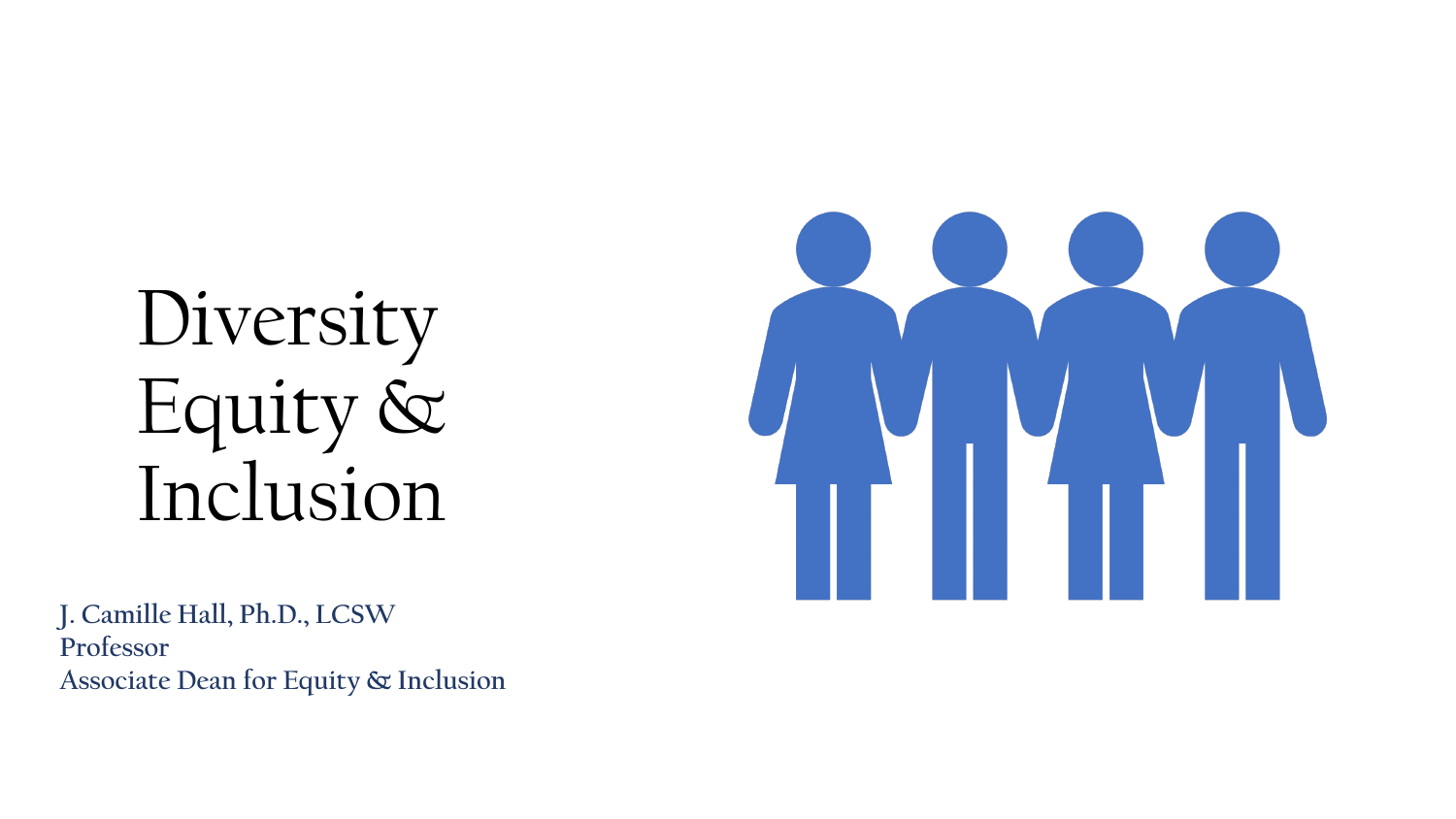

## **Developing a**  Plan of **Action**



Metrics/Benchmarks



 $\mathcal{F}$ 

Reporting Data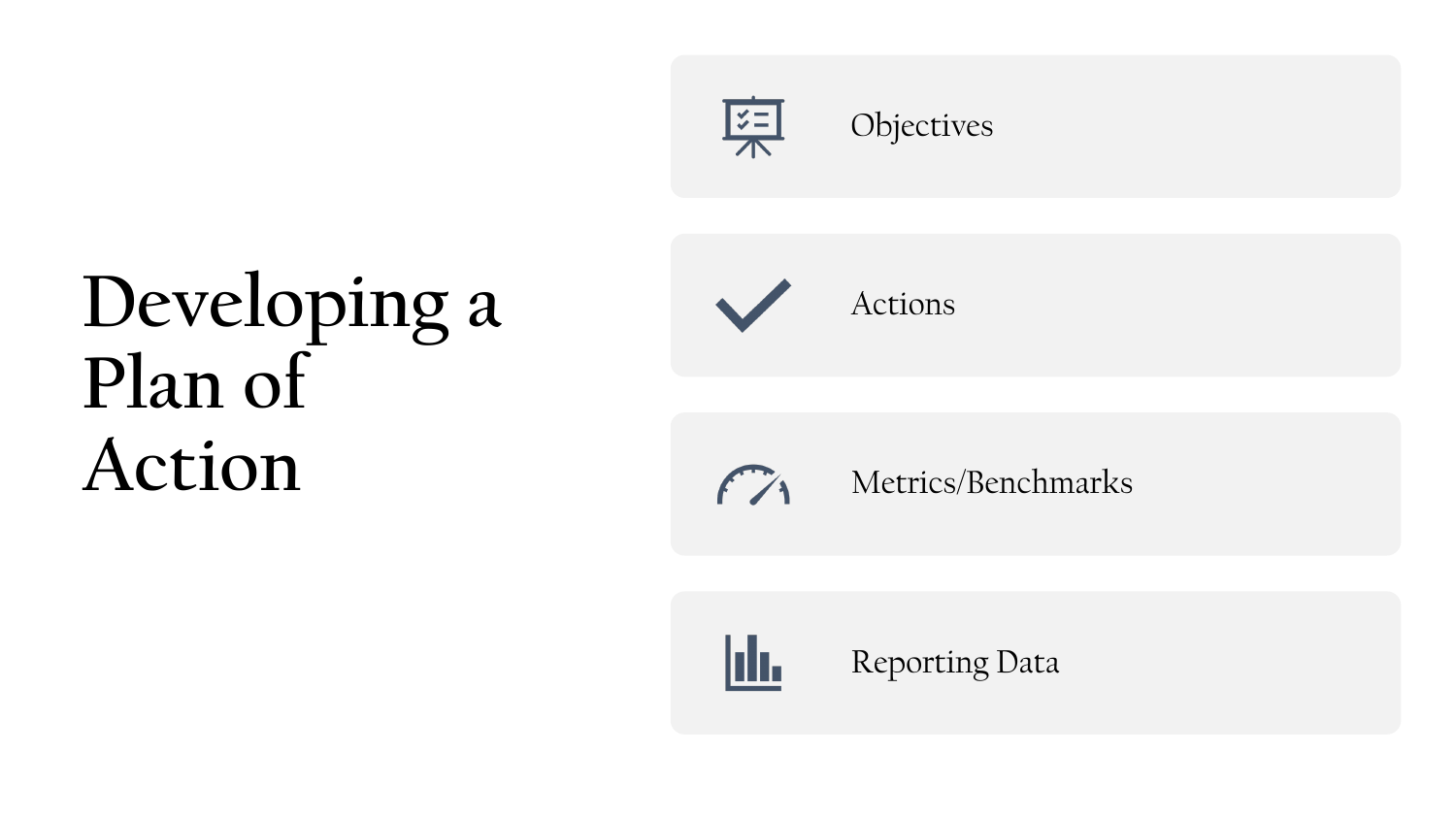### CSW-DIVERSITY ACTION PLAN



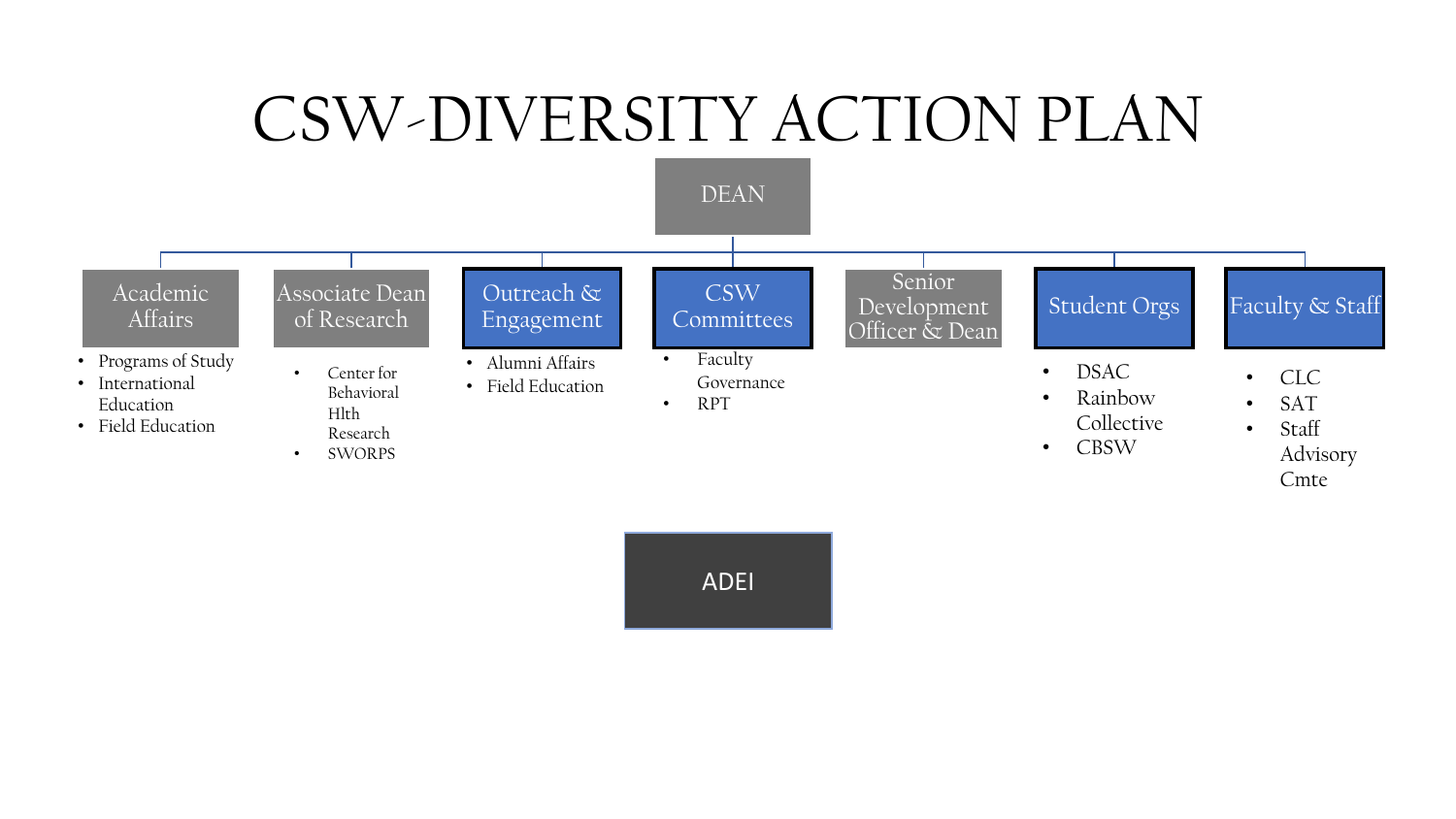## Charting Our Pathway

### The data will shape our narrative



Dean and Dir Fin/Budget Op will have presented budget funds allocated for E&I work and DAP activities to Associate Dean for Equity and Inclusion in a budget meeting. Associate Dean for Equity and Inclusion will have noted completion of this benchmark.

> Submit Data to Research Coordinator

ADEI & Research Coordinator

Develop DAP report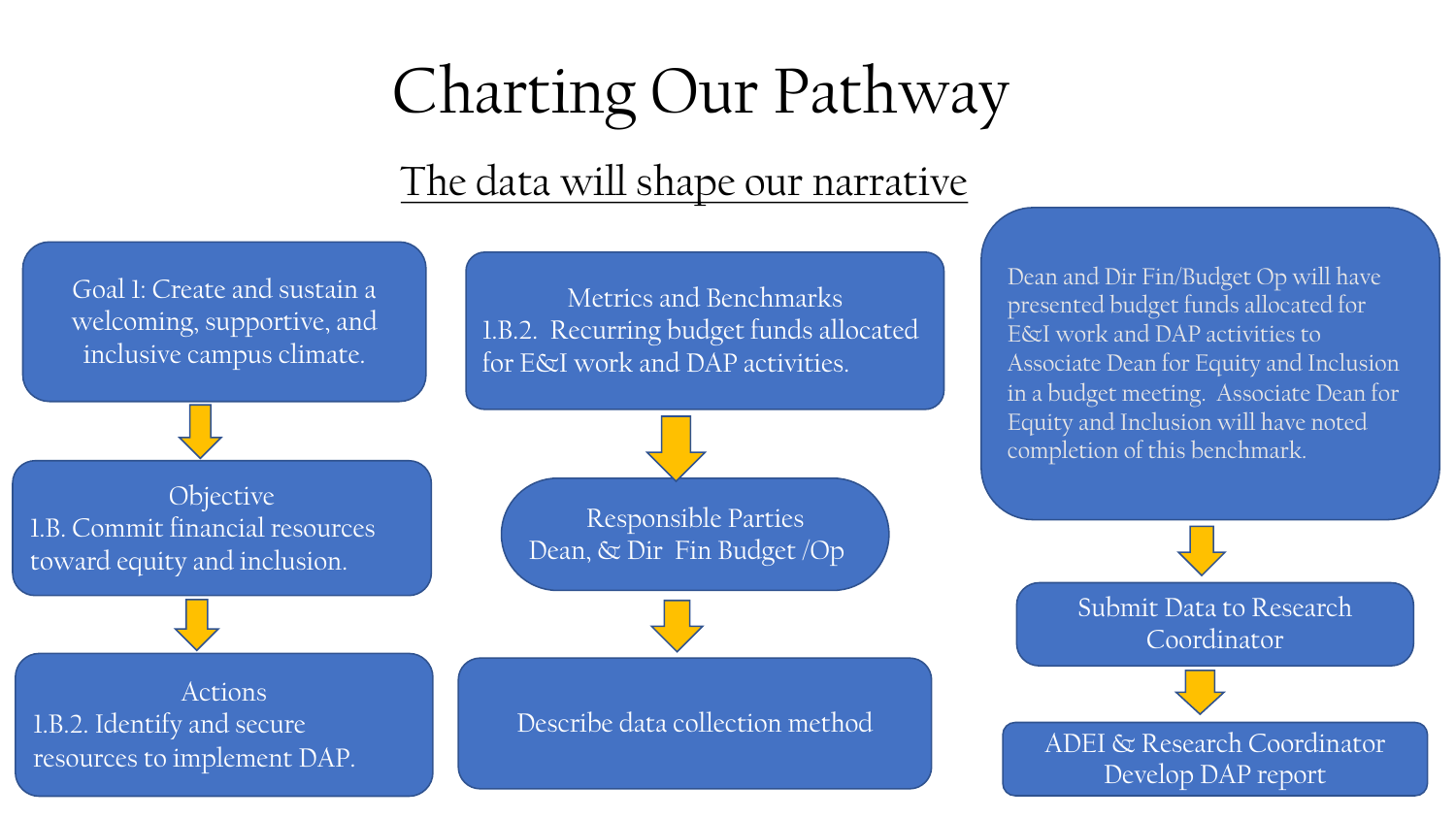#### **Implementation**  • Coordinate **Review & Discussion of Plan of Action A) Present plan of action** • Feedback and Planning Sessions **01 02 03 Initial Review/Discussion**

- **Discussion of responsibilities**
- Develop plan of action
- Establish dates/times for next meeting

**B) Method of Data Collection** 

consultation

- **Metrics/Benchmarks**
- **C) Decision Point**
- Deliberation/decision on when you will collect data
- reporting data
- Tactical plan for reporting data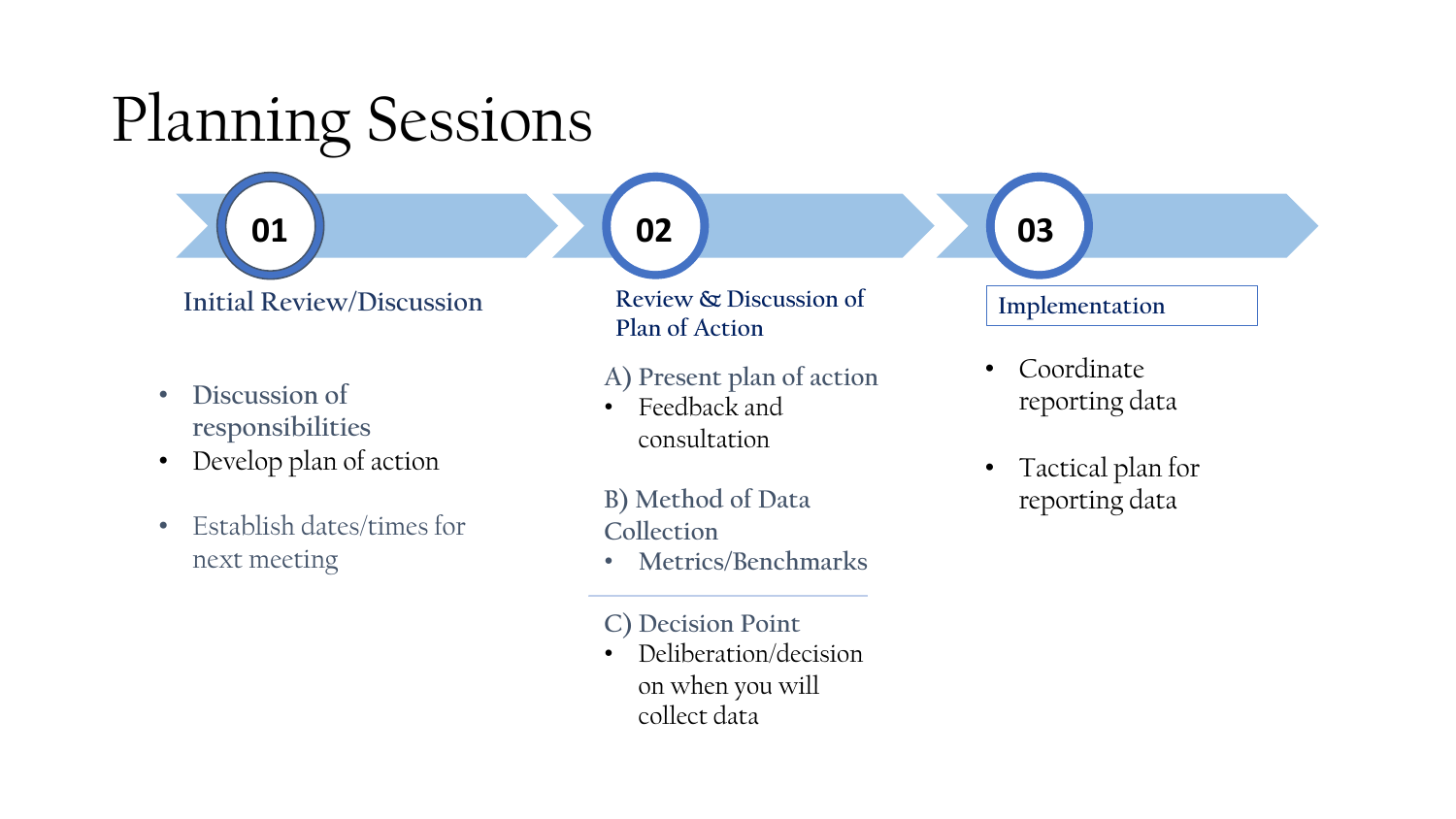### **Timeline**